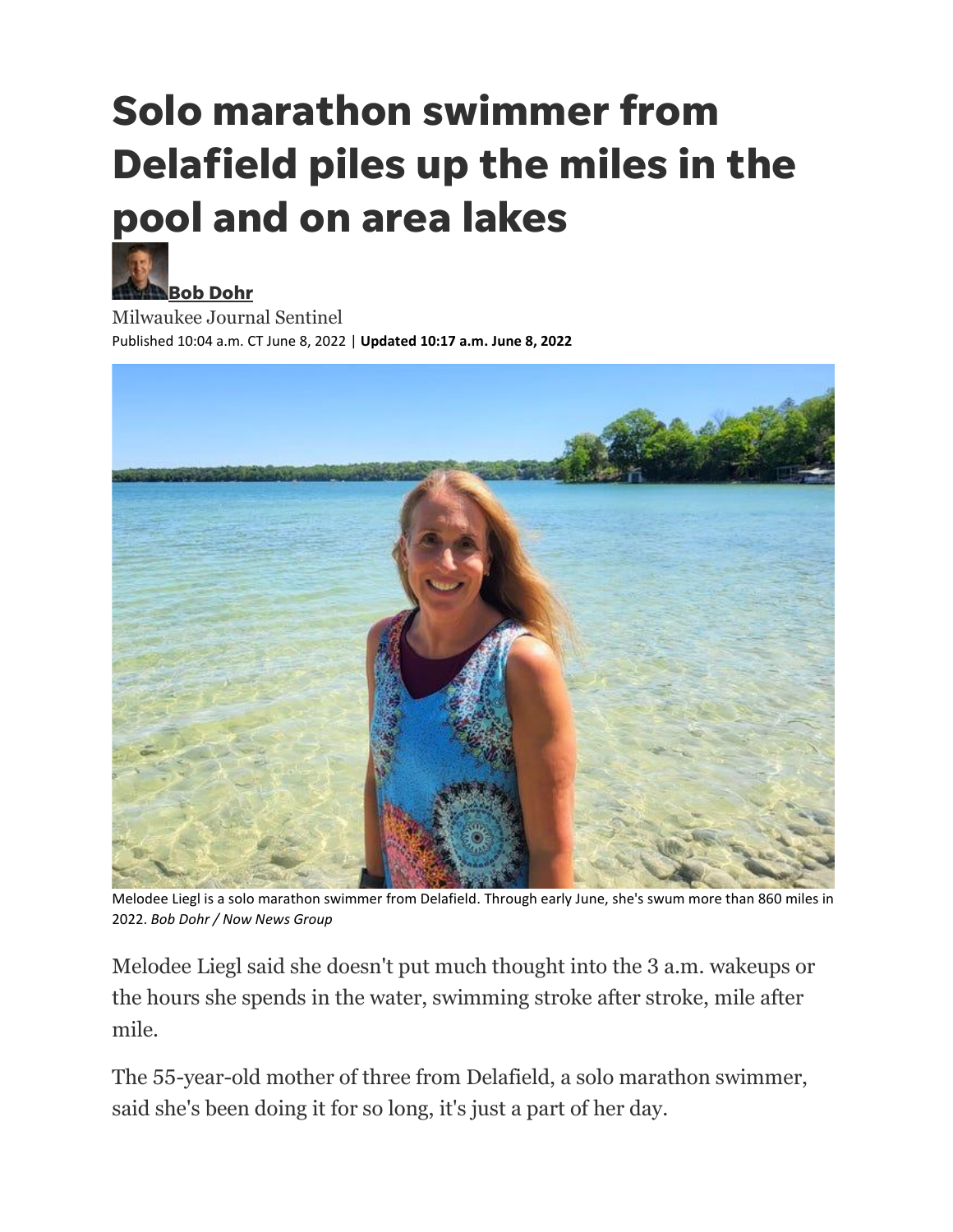During the winter months, Liegl (pronounced "legal") will spend up to three hours logging early-morning laps at the Wisconsin Athletic Club pool in Wauwatosa, a stone's throw from the Milwaukee Regional Medical Center, where she works as a senior statistician in the Department of Pediatrics.

In June, she transitions to open water swimming, dipping into one of the area lakes for her daily workout — Beaver, Upper Nemahbin and Oconomowoc are three of her go-to lakes.

And she swims a lot.

As of June 7, Liegl had amassed 867.54 miles so far in 2022, ranking her third in the country in U.S. Masters [Swimming's Go the Distance event,](https://www.usms.org/events/fitness-events/go-the-distance/go-the-distance-reports/all-participants) a selfdirected competition that encourages members to regularly swim and track their progress.

A marathon swim is defined as any swim over 10 kilometers, or 6.2 miles.

## **Swims planned in Maryland, Nebraska and St. Lucia**

Liegl's daily swims are the training, the daily routine. Sprinkled in throughout the year are bigger events.

Liegl has six scheduled this year. One was in Arizona at the end of April, a 10K.

She's heading to Maryland in July; she also has an event in Nebraska, among others.

In September, she plans to travel to the Eastern Caribbean island nation of Saint Lucia for an event.

More[:Lake Country beaches see shortage of lifeguards for 2022 summer](https://www.jsonline.com/story/communities/lake-country/2022/05/24/lake-country-beaches-see-shortage-lifeguards-2022-summer/9896719002/)

More[:Here are 8 waterparks within driving distance for Milwaukee families](https://www.jsonline.com/story/life/wisconsin-family/2022/05/24/great-wolf-lodge-six-flags-hurricane-harbor-schultz-aquatic-park-in-milwaukee-among-area-waterparks/9618849002/)

Liegl has swum in tropical events before — in Grand Cayman and St. Croix, for example. She's also swum around Key West.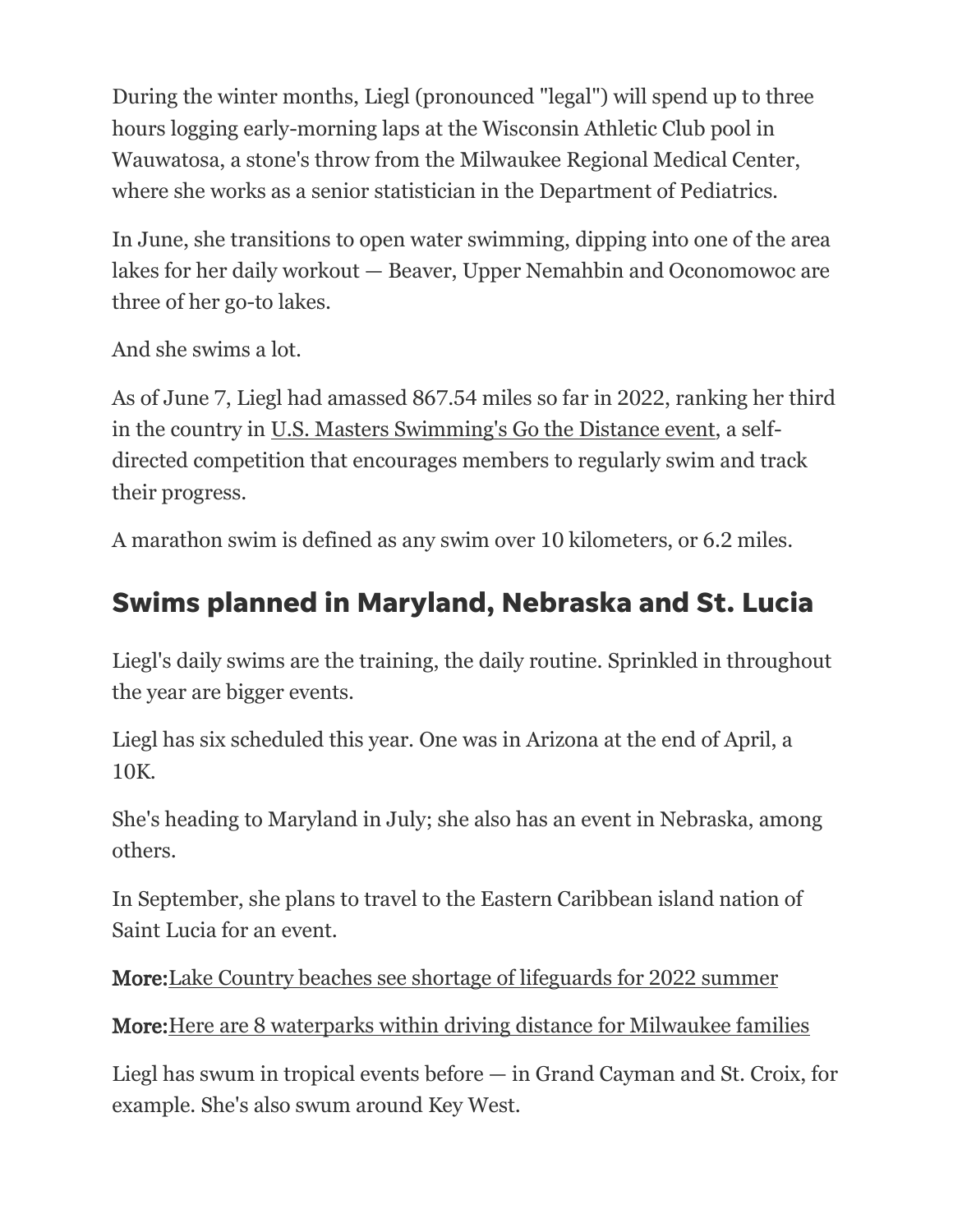

#### **SUBSCRIBER EXCLUSIVE**

## **Universal e-Edition**

Access the digital replica of USA TODAY and more than 200 local newspapers with your subscription.

#### **[Read Now in the e-Edition](https://user.jsonline.com/user/enewspaper?utm_medium=onsite&utm_source=retention&utm_campaign=magazine&utm_content=LateMay2022&utm_term=inline&itm_medium=onsite&itm_source=retention&itm_campaign=magazine&itm_content=LateMay2022&itm_term=inline)**

"That was one of my favorites," she said. "Because I like the warmer water."

So far, she's completed two of three swims on her bucket list.

The first was the END-WET in North Dakota, a 36-mile swim considered one of the largest marathon swims. The other was 20 Bridges, a 28.5-mile swim around Manhattan Island, New York.

A list of all of Liegl's long swims can be found at [longswims.com/p/melodee](https://longswims.com/p/melodee-liegl/)[liegl.](https://longswims.com/p/melodee-liegl/)

### **Transition to marathon swimming didn't happen overnight**

Liegl's journey to becoming a distance swimmer happened gradually.

Because she was born with hip dysplasia — one leg is about an inch longer than the other — sports such as running were off the table, but swimming was something she could do.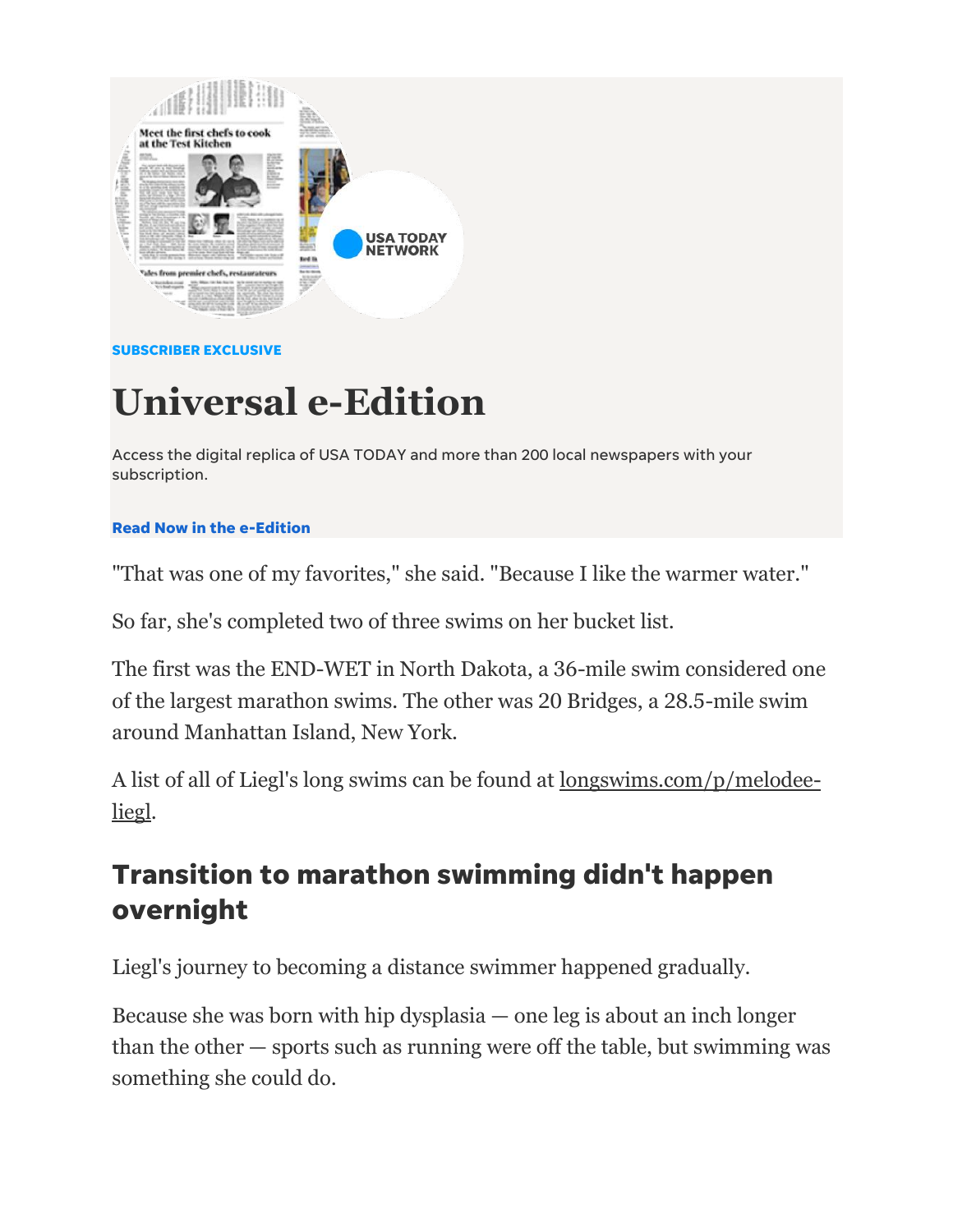She swam a lot as a kid and competed on the high school swim team, swimming the butterfly and backstroke. She also swam on her own in college.

Then she took a break.

But in 1994, Liegl had gotten married and was looking for an activity, so she joined the YMCA and started swimming again.

She quickly found that she needed time to get back up to speed.

"My first thought after being gone for so long was like, 'Oh, my God, what did I get myself into?'" Liegl said.



Melodee Liegl, a solo marathon swimmer from Delafield, swims in Upper Nemahbin Lake in Waukesha County on Friday, June 3, 2022. *Bob Dohr / Now News Group*

But she slowly built up, joined the U.S. Masters Swimming organization and started to swim in some meets. Pools to start, then open water.

Her first open-water swim was in 1996 in Amy Bell Lake in Hubertus.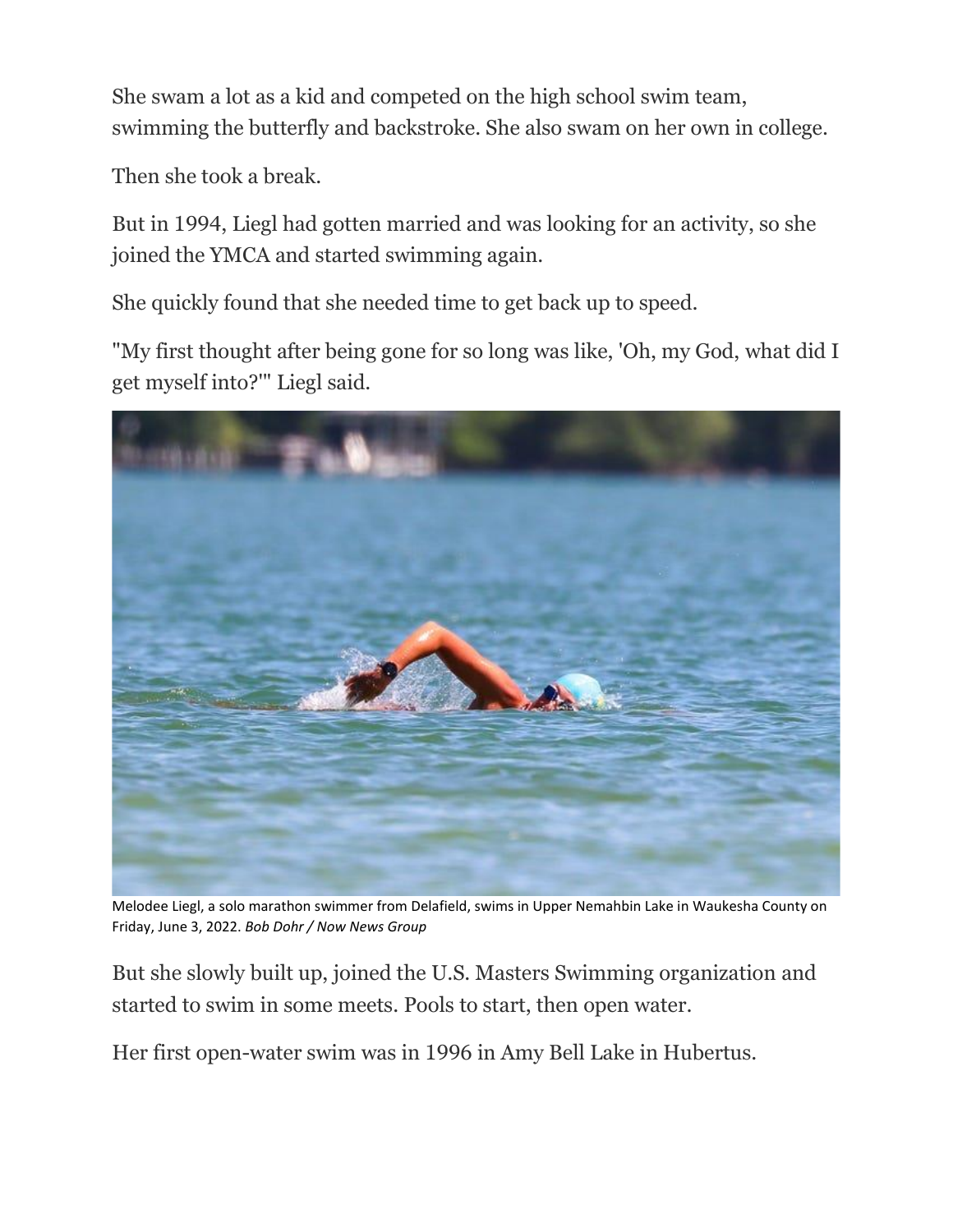"A friend of ours hosted it, and it was just a 1-mile swim, and my first one, and I knew right away that I'd fell in love with open-water swimming," she said.

Liegl kept swimming longer and longer distances. By 2009 or 2010, she said she was up to the marathon lengths.

## **Passing the time in the water**

That's a lot of time in the water. How does she keep from getting bored?

In a word, music.

Liegl uses a [Finis Underwater Bone Conduction MP3 Player](https://www.finisswim.com/Duo) to pass the time as she swims.

Because the MP3 player's audio is channeled via bone conduction, it doesn't need to be placed on the ears, so Liegl can still hear the outside world and stay observant.

It can hold about 650 songs, and Liegl's song mix runs the gamut.

"I usually say A to Z, meaning Abba to Zeppelin, with a whole bunch in between," she said. "Lots of '70s music. Mostly upbeat, rocking songs to help motivate."

Her swim [goggles, also by Finis,](https://www.finisswim.com/shop/electronics/smart-goggle) serve a dual purpose.

They not only help her see, but also feature a small inset display in the left eyepiece so Liegl can track stats such as time, laps and splits as she swims.

Before, she said, she would have to count laps in her head.

"I was a tester for (Finis), because they know I swam a lot," Liegl said. "This and the music keep me happy."

Currently, the goggles are designed for pool use. Liegl said Finis is working on an open-water version.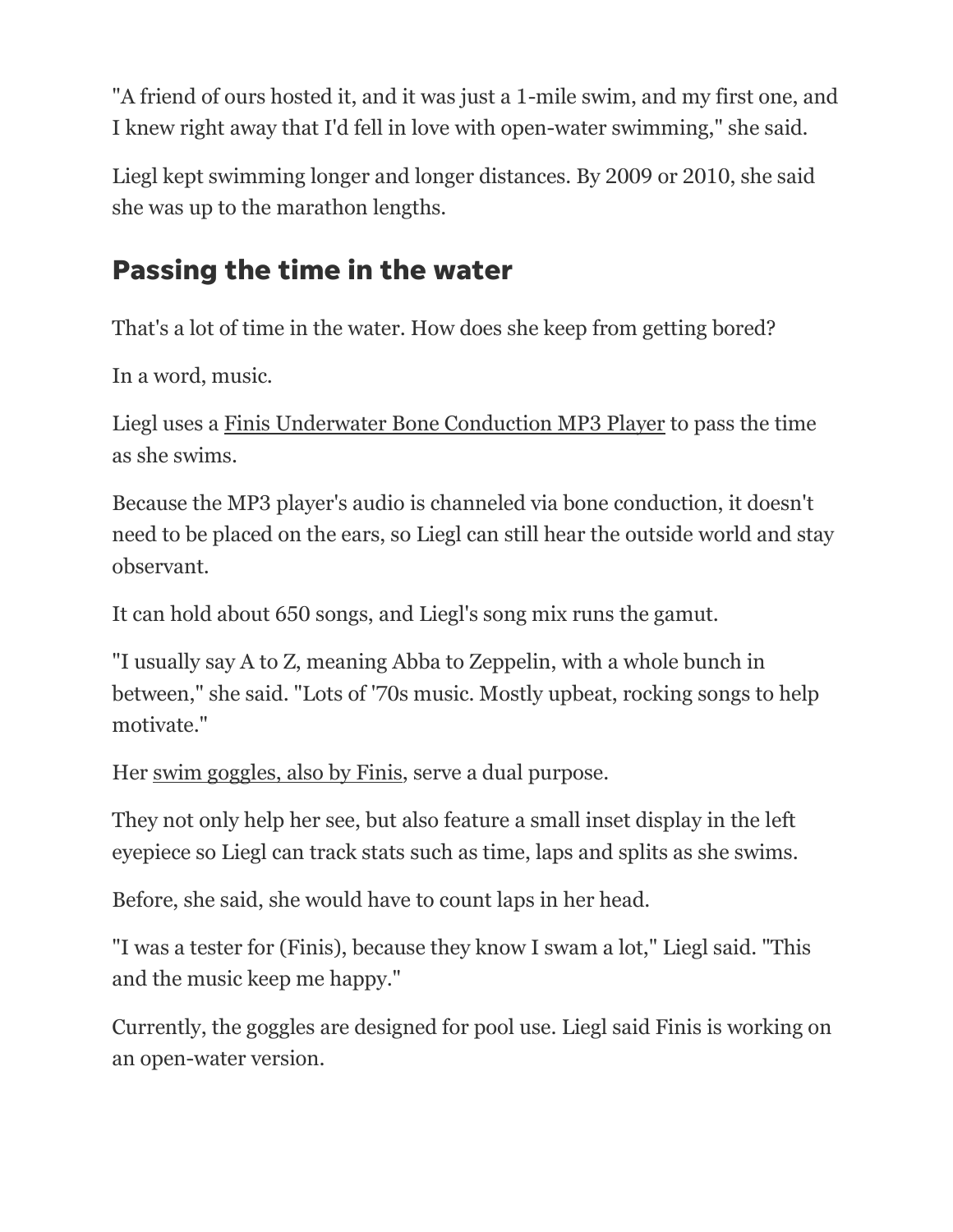Also part of her open-water gear is a small orange buoy she tows behind her for visibility.

## **Spelling out words with her GPS tracking path**

Listening to music isn't the only way Liegl passes the time while she's in the water.

Recently, she's been using her watch's GPS tracking function to try her hand at handwriting. Or swim-writing?

Along with the myriad metrics today's smartwatches can track, they also provide a map of one's route.

If your activity involves running or biking on a road or trail, the trace of your route isn't super exciting.

But if you're swimming in a big lake, and it's early in the morning with no boat traffic, that's a different story.

So Liegl has started using her swims to create artwork in the form of words spelled out with her GPS track. "Mel," "Liegl" and "Beaver" are among her creations.

She said she practices on paper beforehand, then figures out how many strokes it'll take to form each letter.

Because it's pre-dawn, she uses lights on the shore as her guide.

It's not an exact science, and wind can wreak havoc, too.

"Sometimes I think, 'Oh, that turned out so great,' and I get home, and I download it, and it was like a windy day and they're all squished together," she said.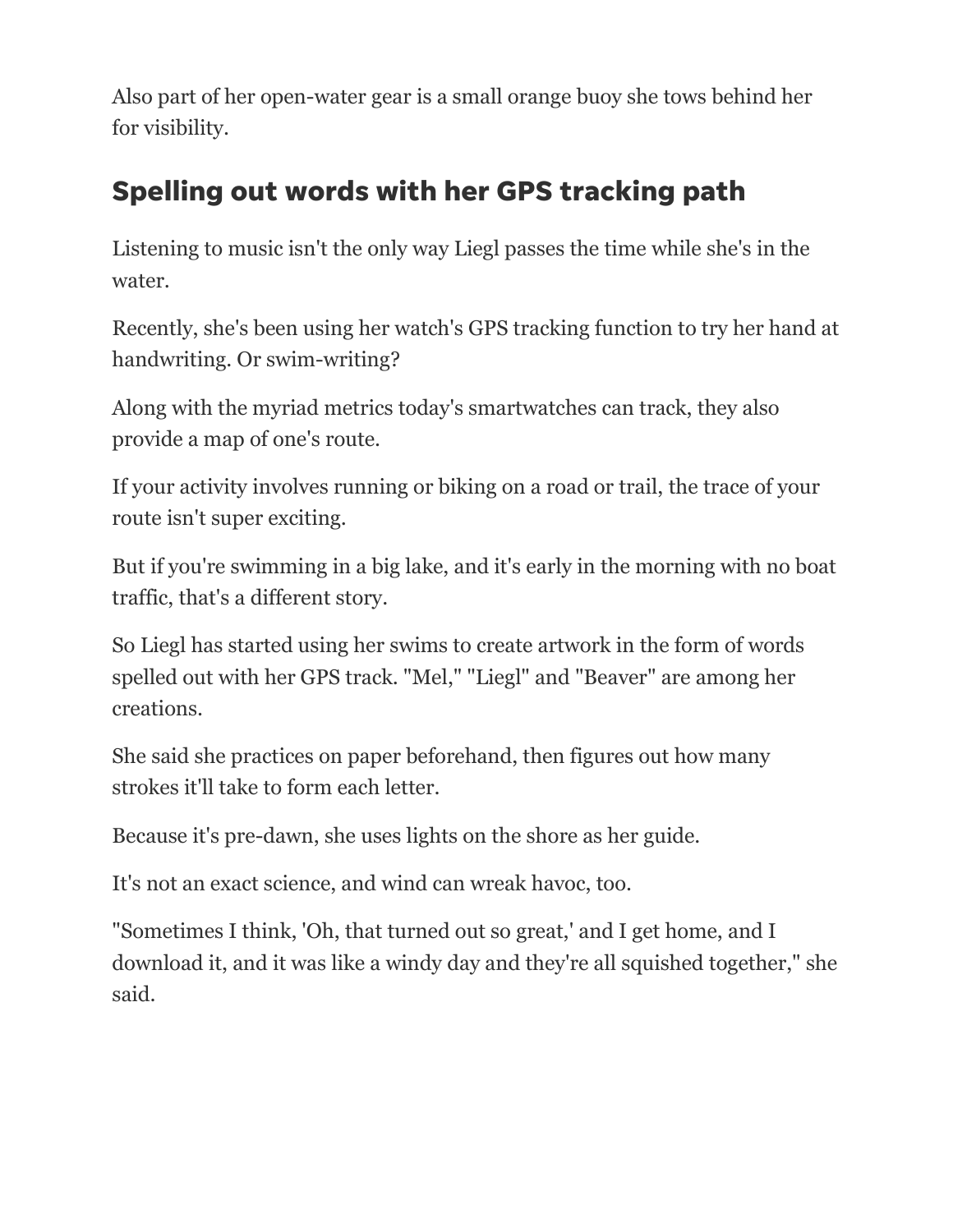

Marathon swimmer Melodee Liegl of Delafield sometimes uses her watch's GPS tracking to create artwork while she swims. This tracing was created during a swim on Beaver Lake. *Submitted*

## **Hoping to inspire others to stay active**

Liegl realizes that not everyone has the time, ability or inclination to swim long distances every day.

But she hopes her story can motivate people to get out and do things, whatever those activities may be.